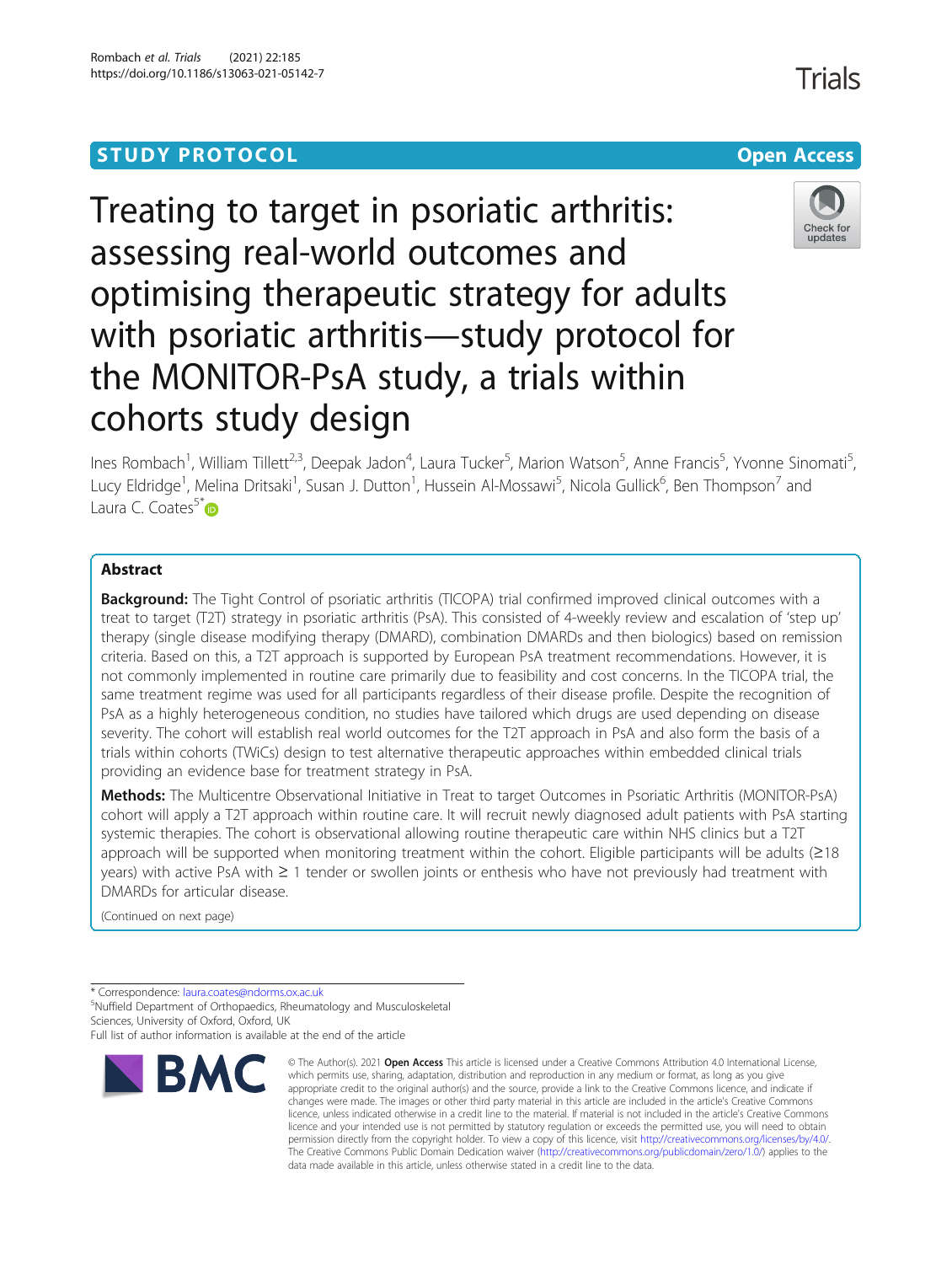### (Continued from previous page)

**Discussion:** This study is the first TWiC designed to support a fully powered randomised drug trial. The results from the observational cohort will be compared with those observed in the TICOPA trial investigating the clinical effectiveness and health care costs of the pragmatic T2T approach. Nested trials will provide definitive RCT evidence establishing the optimal management of PsA within the T2T approach. The TWiCs design allows robust generalizability to routine healthcare, avoids disappointment bias, aids recruitment and in future will allow assessment of longer-term outcomes.

Trial registration: ClinicalTrials.gov [NCT03531073](https://clinicaltrials.gov/ct2/show/NCT03531073). Retrospectively registered on 21 May 2018.

Keywords: Psoriatic arthritis, Treat-to-target, TWiCs, Trials within cohorts, Cohort multiple RCT or cmRCT

### Administrative information

Note: the numbers in curly brackets in this protocol refer to SPIRIT checklist item numbers. The order of the items has been modified to group similar items (see [http://www.equator-network.org/reporting-guidelines/](http://www.equator-network.org/reporting-guidelines/spirit-2013-statement-defining-standard-protocol-items-for-clinical-trials/) [spirit-2013-statement-defining-standard-protocol-items](http://www.equator-network.org/reporting-guidelines/spirit-2013-statement-defining-standard-protocol-items-for-clinical-trials/)[for-clinical-trials/](http://www.equator-network.org/reporting-guidelines/spirit-2013-statement-defining-standard-protocol-items-for-clinical-trials/)).

|                                 |                                                                                                                                                                                                                                                                                                                                                                                                                                                                                                                                                                                        |                                                               | Orthopaedics, Rheumatology and                                                                                                                                                                                                             |  |  |
|---------------------------------|----------------------------------------------------------------------------------------------------------------------------------------------------------------------------------------------------------------------------------------------------------------------------------------------------------------------------------------------------------------------------------------------------------------------------------------------------------------------------------------------------------------------------------------------------------------------------------------|---------------------------------------------------------------|--------------------------------------------------------------------------------------------------------------------------------------------------------------------------------------------------------------------------------------------|--|--|
| Title $\{1\}$                   | A multicentre observational psoriatic<br>arthritis cohort study addressing real-life<br>outcomes of a treat to target approach<br>in routine clinical practice.                                                                                                                                                                                                                                                                                                                                                                                                                        |                                                               | Musculoskeletal Sciences, University of<br>Oxford, UK.<br>Hussein Al-Mossawi, Nuffield Depart-<br>ment of Orthopaedics, Rheumatology                                                                                                       |  |  |
| Trial registration {2a and 2b}. | NCT03531073<br>https://clinicaltrials.gov/ct2/show/<br>NCT03531073<br>retrospectively registered 21 May 2018.                                                                                                                                                                                                                                                                                                                                                                                                                                                                          |                                                               | and Musculoskeletal Sciences, University<br>of Oxford, UK.<br>Nicola Gullick, Rheumatology<br>Department, University Hospitals<br>Coventry and Warwickshire NHS Trust,                                                                     |  |  |
| Protocol version {3}            | V6.0 28Jul2020                                                                                                                                                                                                                                                                                                                                                                                                                                                                                                                                                                         |                                                               | Coventry, United Kingdom.                                                                                                                                                                                                                  |  |  |
| Funding {4}                     | Funded by National Institute for Health<br>Research CS-2016-16-016                                                                                                                                                                                                                                                                                                                                                                                                                                                                                                                     |                                                               | Ben Thompson, Department of<br>Rheumatology, Musculoskeletal Unit,<br>Newcastle-upon-Tyne Hospitals NHS                                                                                                                                    |  |  |
| Author details {5a}             | Ines Rombach, Oxford Clinical Trials<br>Research Unit, Nuffield Department of<br>Orthopaedics, Rheumatology and<br>Musculoskeletal Sciences, University of<br>Oxford, UK<br>William Tillett, Royal National Hospital<br>for Rheumatic Diseases, Bath, UK,                                                                                                                                                                                                                                                                                                                              |                                                               | Trust, UK<br>Laura Coates, Nuffield Department of<br>Orthopaedics, Rheumatology and<br>Musculoskeletal Sciences, University of<br>Oxford and Oxford Biomedical Research<br>Centre, Oxford University Hospitals<br>Trust, Oxford, UK.       |  |  |
|                                 | Department of Department of<br>Pharmacy and Pharmacology, University<br>of Bath, UK<br>Deepak Jadon, Department of<br>Medicine, University of Cambridge,<br>Cambridge, UK<br>Laura Tucker, Nuffield Department of                                                                                                                                                                                                                                                                                                                                                                      | Name and contact<br>information for the trial<br>sponsor {5b} | University of Oxford<br>Clinical Trials and Research Governance,<br>Boundary Brook House,<br>Churchill Drive, Headington, OXON,<br>OX3 7LQ<br>Email: ctrg@admin.ox.ac.uk                                                                   |  |  |
|                                 | Orthopaedics, Rheumatology and<br>Musculoskeletal Sciences, University of<br>Oxford, UK<br>Marion Watson, Nuffield Department of<br>Orthopaedics, Rheumatology and<br>Musculoskeletal Sciences, University of<br>Oxford, UK<br>Anne Francis, Nuffield Department of<br>Orthopaedics, Rheumatology and<br>Musculoskeletal Sciences, University of<br>Oxford, UK<br>Yvonne Sinomati, Nuffield Department<br>of Orthopaedics, Rheumatology and<br>Musculoskeletal Sciences, University of<br>Oxford, UK<br>Lucy Eldridge, Oxford Clinical Trials<br>Research Unit, Nuffield Department of | Role of sponsor {5c}                                          | The study sponsor provided minor<br>input into study design and oversees<br>data collection, management and<br>analysis of study data. The funder has<br>no role in study design but will review<br>any publications prior to publication. |  |  |
|                                 |                                                                                                                                                                                                                                                                                                                                                                                                                                                                                                                                                                                        | <b>Introduction</b><br>Background and rationale {6a}          | Psoriatic arthritis (PsA) is an inflammatory arthritis<br>estimated to occur in 15% of people with psoriasis $[1]$<br>affecting around $150,000$ people in the UK $[2]$ . Two                                                              |  |  |

Orthopaedics, Rheumatology and Musculoskeletal Sciences, University of

#### Administrative information (Continued)

Oxford, UK.

Oxford, UK.

Melina Dritsaki, Nuffield Department of Orthopaedics, Rheumatology and Musculoskeletal Sciences, University of

Susan J Dutton, Oxford Clinical Trial Research Unit, Nuffield Department of

ne funder has nut will review publication. pry arthritis psoriasis [\[1](#page-13-0)]

 $K$  [\[2](#page-13-0)]. Two thirds of people with PsA suffer progressive joint damage with associated disability [\[3](#page-13-0), [4](#page-13-0)]. People with PsA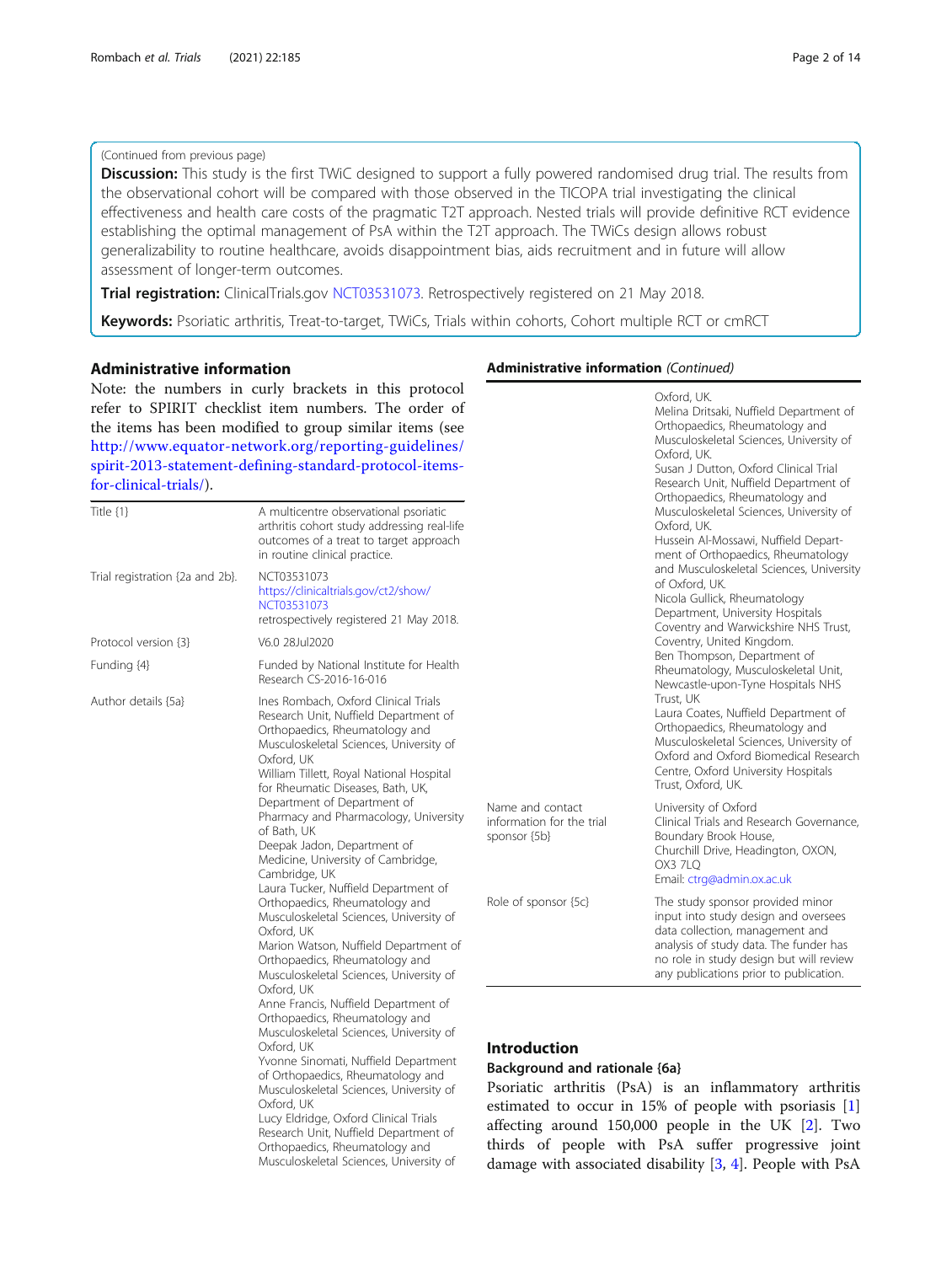have similar functional and quality of life impairment to rheumatoid arthritis (RA) [[5\]](#page-13-0).

The TICOPA trial was the first randomised controlled trial to demonstrate improved clinical and patientreported outcomes with a 'treat to target' approach in PsA and consisted of 4-weekly reviews and escalation of treatment aiming for the minimal disease activity (MDA) criteria [\[6](#page-13-0)]. This led to the 2015 European League Against Rheumatism (EULAR) Treatment recommendations for PsA incorporating as its first recommendation that 'treatment should be aimed at reaching the target of remission or, alternatively, minimal/low disease activity, by regular monitoring and appropriate adjustment of therapy' [\[7](#page-13-0)]. However, despite the evidence [[6\]](#page-13-0) and the EULAR recommendations supporting 'treat to target' in PsA [\[7\]](#page-13-0), it has not been widely implemented [[8\]](#page-13-0). In clinical practice, the 4-weekly review used in the TICOPA trial is not affordable or feasible and is too intensive for both patients starting new therapies or those stable in MDA. We therefore aim to establish a pragmatic feasible 'treat to target' approach in a real-life clinic population which can provide similar clinical and health-related quality of life outcomes to those seen in TICOPA at a lower cost. Dissemination of these results will aid translation of 'treat to target' into clinical practice.

Within a treat to target (T2T) approach, there is little evidence base to support the choice and sequencing of disease-modifying anti-rheumatic drugs (DMARDs), either conventional (csDMARD) or biologic (bDMARD). Despite the recognition that PsA is a heterogeneous disease, most physicians apply the same 'step up' therapy to all patients using single csDMARDs, then combinations of these csDMARDs and then bDMARDs as patients fail to respond to the previous treatment step [[7](#page-13-0), [9](#page-13-0)]. For this reason, the tight control algorithm in the TICOPA trial used this approach: first methotrexate, then combination csDMARDs and then potentially escalating to bDMARDs. For patients with mild disease, this may lead to overtreatment and unnecessary side effects as they may not require regular csDMARDs [\[10\]](#page-13-0). Although in the early Spondyloarthritis (SpA) study from Leeds, only 4 of 59 patients had PsA, a previous study in undifferentiated peripheral SpA found that 55% of patients did not require csDMARDs and could be managed with only intraarticular steroid injections and analgesia [[10](#page-13-0)].

At the other end of the spectrum, patients with severe disease may benefit from more aggressive early intervention [\[11\]](#page-13-0). Both the Group for Research and Assessment of Psoriasis and Psoriatic Arthritis (GRAPPA) and EULAR International treatment recommendations utilise a 'step up' approach to treatment [[7,](#page-13-0) [9\]](#page-13-0) but suggest more intensive therapy for those with poor prognostic factors based on expert opinion. Applying initial intensive

therapy has shown improved outcomes in other inflammatory arthritides such as RA [\[12\]](#page-13-0) but has never been tried in PsA. Combinations of DMARDs have shown some superiority over single therapies in PsA [[13](#page-13-0)] but the data are limited. Early use of tumour necrosis factor (TNF) inhibitors has also been shown to be superior to methotrexate for patients with more severe disease [[11](#page-13-0), [14](#page-13-0)] but is more costly. If an early course of TNF inhibitors can rapidly suppress inflammation allowing treatment to be withdrawn and response maintained on methotrexate, this may be a cost-effective model for early use.

Given this unmet need to address treatment strategy in PsA within the T2T approach, the cohort has been designed to support future pragmatic treatment studies.

#### Objectives {7}

The objective of the Multicentre Observational Initiative in Treat to target Outcomes in Psoriatic Arthritis (MONITOR-PsA) cohort is to assess clinical and patient-reported outcomes, as well as costs associated with a pragmatic routine implementation of a T2T approach, and compare those to the outcomes of the TICOPA trial.

The MONITOR-PsA cohort also aims to facilitate recruitment to a number of embedded trials (trials within cohorts (TWiCs) design) to test alternative therapeutic approaches in embedded clinical trials to provide an evidence base for treatment strategy in PsA.

#### Trial design {8}

The MONITOR-PsA cohort establishes an inception cohort of PsA patients receiving a T2T treatment approach within routine care. Given that this programme aims to address outcomes with a pragmatic 'T2T' approach in a real-life cohort and compare other therapeutic interventions, the cohort utilises a Trials Within Cohorts (TWiCs) design [[15\]](#page-13-0). This design is particularly suited to open label trials with 'treatment as usual' as the comparator. It is ideal for chronic conditions, situations where multiple trials may be performed and where expensive desirable treatments are being trialled [[15\]](#page-13-0). This method recruits a central cohort having 'treatment as usual' with regular observations and then adds pragmatic trials of alternative therapies where a random group of eligible patients are selected. This allows robust generalizability from studies to routine health care, avoids attrition and disappointment bias from controls in open label studies as patients only receive information relevant to their care, aids recruitment to trials, allows routine collection of long-term outcomes and increases efficiency with multiple trials within one cohort [\[15](#page-13-0)].

To date, one small feasibility study has used a TWiCs design within a drug trial [[16](#page-13-0)], but no large powered drug trials have used this design. Initially, there were two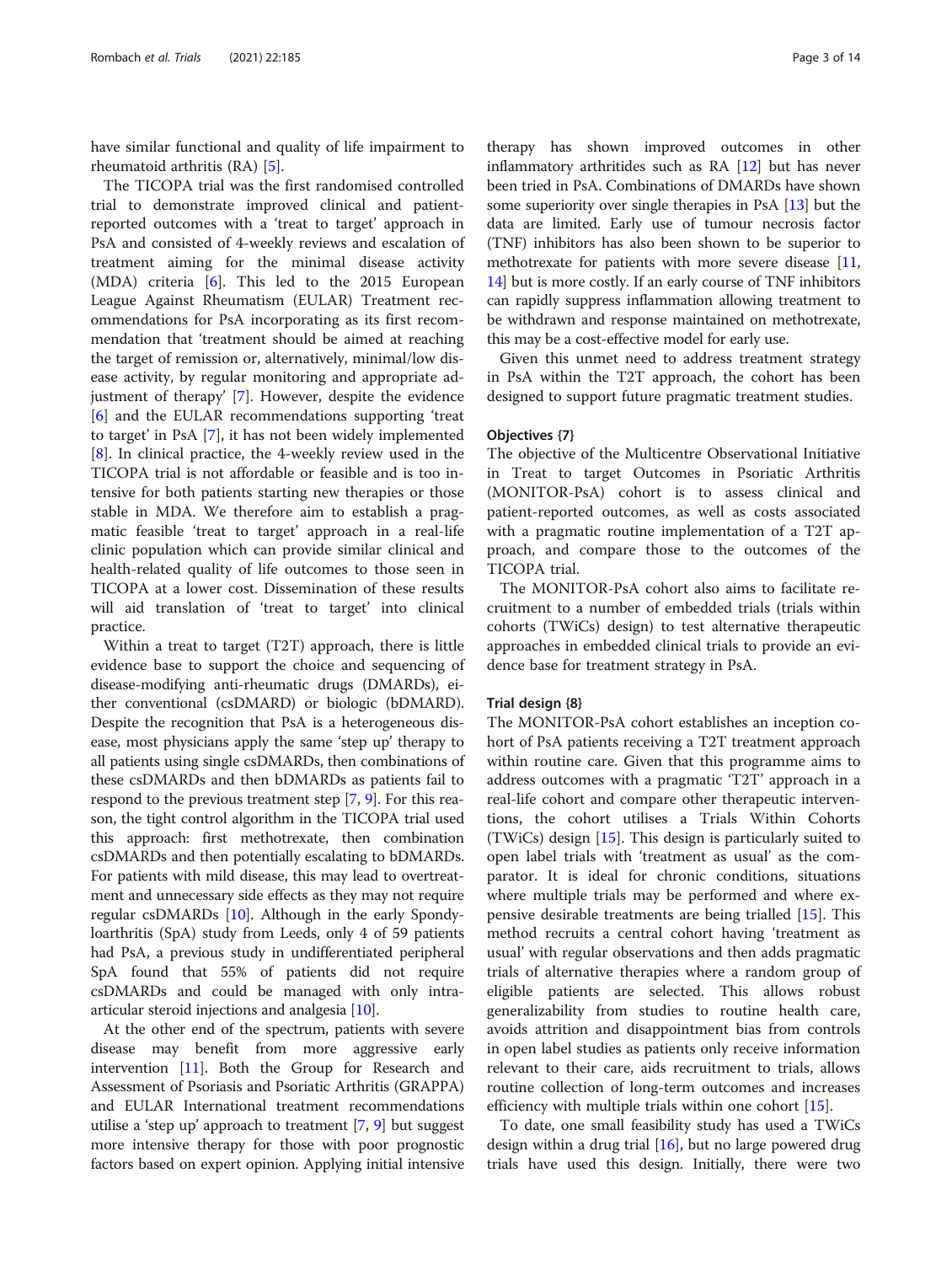interventional studies planned within the MONITOR-PsA cohort but the hope is that this cohort will support multiple effectiveness trials comparing different approaches with the standard 'step-up' care model that is most commonly used in routine practice in PsA. These can offer alternative initial therapy at the time of diagnosis or can be integrated at a defined time point in the treatment pathway, for example, choosing a first biologic DMARD or failing a first biologic DMARD. All of these studies would offer interventional arms which will then be compared to the standard step up approach used in the cohort. Patient research partners have been involved in the study concept and design from the beginning of the process. They supported the idea of utilising this new efficient study design and have had significant input into the outcome measures collected within the MONITOR-PsA cohort. Patient research partners continue to advise on the management of the cohort and the design of embedded trials.

### Methods: participants, interventions and outcomes

#### Study setting {9}

The MONITOR-PsA cohort is observational with implementation of a feasible treat to target approach, currently running within the rheumatology departments of four secondary care hospitals in the UK.

#### Eligibility criteria {10}

Eligible participants will be as follows: willing and able to give informed consent for the study; male or female; 18 years or over; have a clinical diagnosis of PsA confirmed by the ClAsSification of Psoratic ARthritis (CASPAR) criteria [\[17](#page-13-0)]; active PsA with  $\geq 1$  tender or swollen joints or enthesis; not previously had treatment with DMARDs for articular disease; and, in the investigators' opinion, is able and willing to comply with all study requirements. All potentially eligible participants will be approached for participation in the study by their treating rheumatology team.

Female participants of child bearing potential and male participants whose partner is of child bearing potential must be willing to ensure that they or their partner use effective contraception during potentially teratogenic DMARD treatment and for 3 months thereafter (or 2 years if received leflunomide unless treated with washout therapy) as in standard practice. Women who are pregnant, nursing or planning pregnancy during the following 12 months will only receive DMARDs that are appropriate according to British Society of Rheumatology (BSR) recommendations.

Participants may not enter the study if any of the following apply: Current or previous treatment of arthritis with synthetic DMARDs (including methotrexate, leflunomide or sulfasalazine) or biologic DMARDs (including TNF, IL12/23 or IL17 inhibitor therapies) or targeted synthetic DMARDs (PDE4 of JAK inhibitor therapies); or use of investigational therapies within 1 month or 5 biological half-lives of the baseline study visit (whichever is longer).

### Who will take informed consent? {26a}

Potential participants will be identified from new referrals to the rheumatology service, particularly those referred to the early arthritis clinic or dedicated PsA clinic. Patients will be identified and approached initially by their clinical care team and will be given brief information about the study. If interested, a full patient information sheet (PIS) and informed consent form (ICF) will be given to them and explained. If they are willing to participate in the observational study, consent can be obtained on the same day. However, they will be allowed as much time as they wish to consider their participation. Written informed consent will then be obtained by means of participant dated signature and dated signature of the person who presented and obtained the Informed Consent. The person who obtained the consent must be suitably qualified and experienced and have been authorised to do so by the chief/principal investigator (CI/PI).

Given the TWiCs design which this cohort underpins, the consent for the cohort includes an optional consent to use participants' personal details to contact them about future research and explains that a random selection of those eligible for an intervention arm of an embedded treatment study (including clinical trials of medicines) may be invited to participate in these additional embedded studies. Participants are randomised to the offer of an intervention but obviously do not have to consent to participate in these. If participants consent to being approached about further research, they are made aware that their anonymised data may be used as a 'control arm' to compare with additional interventional studies.

### Additional consent provisions for collection and use of participant data and biological specimens {26b}

Additional, optional consent is sought from participants for the collection of biological specimens including blood, urine and stool samples. In addition, the consent form asks for a participant's consent to share their anonymized data with other research groups.

### Interventions

#### Explanation for the choice of comparators {6b}

The MONITOR-PsA cohort will receive 'treatment as usual' with regular observations and then additional pragmatic trials of alternative therapies can be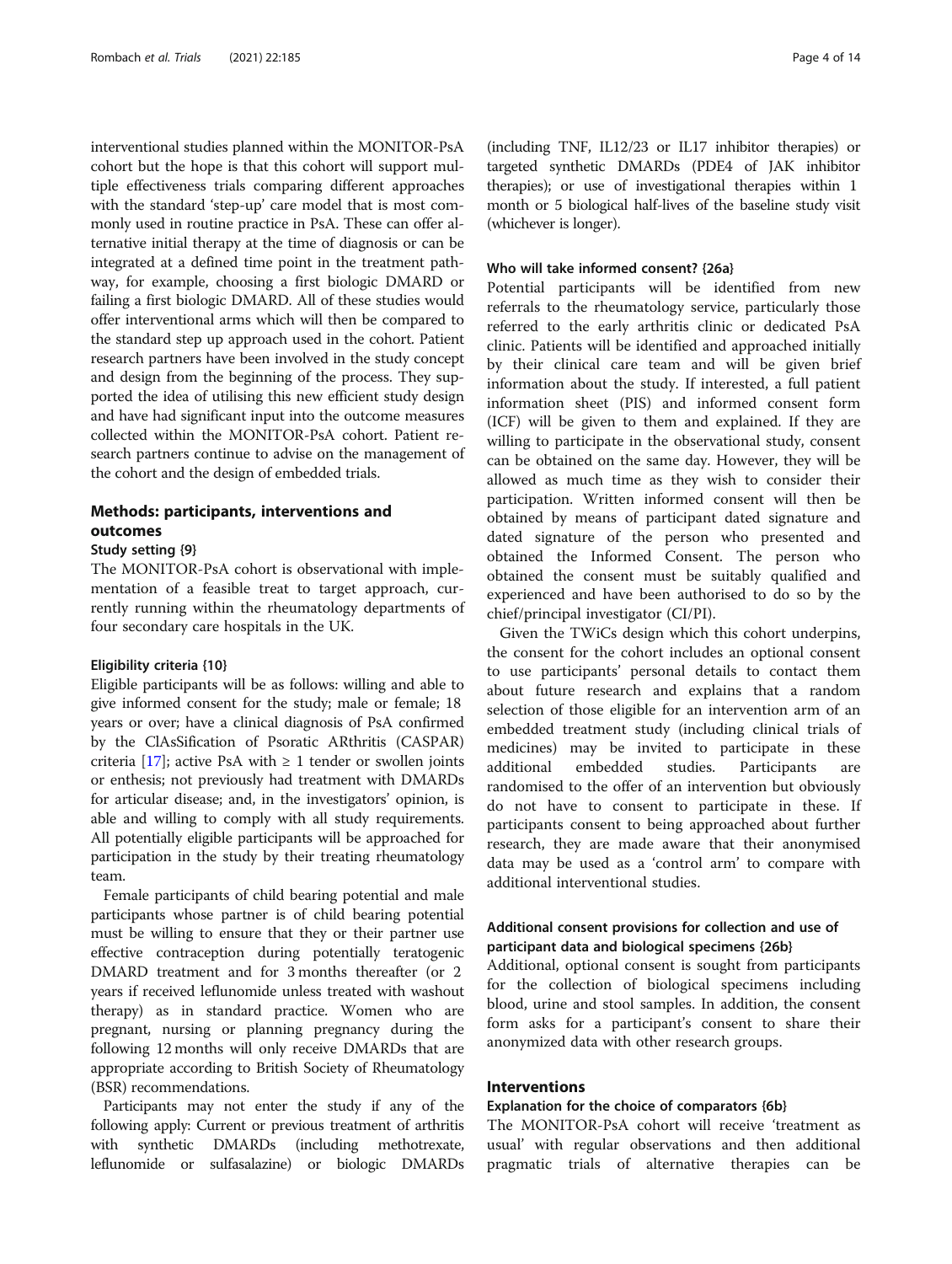implemented where a random group of eligible patients are selected.

#### Intervention description {11a}

Within the cohort, patients will be assessed every 12 weeks during the first year of therapy and will be treated in line with current standard step-up care. This will consist of initial therapy with methotrexate alone, then alternative DMARDs for non-response or intolerance, then potentially biologic therapy following NICE recommendations [\[2](#page-13-0)].

If an assessment is performed after 12 weeks on a new therapy and participants have reached the target of treatment, then this should be continued. If they have not achieved minimal disease activity criteria (MDA) but have shown significant improvement since starting the new therapy (a reduction in tender and swollen joint counts of at least 20%) then treatment should be continued for a further 12 weeks before a repeat assessment. If they have not responded significantly, then the next step in the treatment protocol should be offered. For biological and targeted synthetic DMARDs, response must be recorded using the PsA Response Criteria (PsARC) to fulfil NICE guidelines on the prescriptions of these therapies. The timing of this assessment varies by drug (TNF inhibitors 12 weeks, apremilast and secukinumab 16 weeks, ustekinumab 24 weeks). If patients do not achieve a PsARC response, then their treatment should not be continued. Providing that new therapies can be tolerated by the patient and do not cause significant toxicity, such that patients are unwilling to continue with treatment or that treatment must be stopped due to safety concerns, a trial of a minimum of 12 weeks therapy should be given before changing or adding an alternative DMARD.

### Criteria for discontinuing or modifying allocated interventions {11b}

The step-up treatment within the cohort is based around assessment of the MDA criteria as these are a validated and recommended target of treatment in PsA. If patients do not achieve MDA by 24 weeks after initiating therapy (or have not had an improvement of at least 20% in active joint counts after 12 weeks on therapy), then treatment should be escalated to the next step.

### Strategies to improve adherence to interventions {11c}

This is an observational study embedded within usual clinical practice. Hospital sites will employ their usual strategies to improve adherence to treatment within the cohort. These include counselling on disease-modifying anti-rheumatic drugs by physicians, specialist nurses and pharmacists, follow-up visits for counselling, adherence

and monitoring and written support materials given to patients.

### Relevant concomitant care permitted or prohibited during the trial {11d}

As this is an observational cohort supporting pragmatic trials, there are no prohibited concomitant care or interventions within this study.

### Provisions for post-trial care {30}

Within the MONITOR-PsA cohort, all medications will be prescribed via usual care pathways and patients will be able to continue on their medications at the end of the study as long as they are responding well to treatment. For embedded trials, some medications may not be available beyond the end of the trial period but that will be made clear to participants at the time of consent to the embedded study and alternative therapies will be offered as appropriate in standard rheumatology practice. At the end of any embedded study period, participants return to usual cohort follow-up allowing long-term assessment of the impact of any tested interventions. Insurance is in place via the sponsor and participating NHS sites for any harm resulting from trial participation.

### Outcomes {12}

The primary endpoint is the proportion of patients achieving the PsA Disease Activity Score (PASDAS) 'good' response [[18\]](#page-13-0) at 48 weeks. The PASDAS is a composite score including both clinical assessment and patient-reported outcomes [\[19\]](#page-13-0).

PASDAS responses are calculated as follows:

| PASDAS calculation        | $(((0.18 \sqrt{\text{physical}} \text{ of } 10.159 \sqrt{\text{ patient}}))$<br>global VAS) – (0.253 x $\sqrt{\text{SF36}}$ – physical component<br>summary score (PCS)) + (0.101 x LN (swollen joint<br>$count + 1)$ ) + (0.048 x LN (tender joint count +<br>$(1)$ + (0.23 x LN (Leeds enthesitis index +<br>$(1)$ + (0.37 LN (tender dactylitis count +<br>1)) + (0.102 x LN (C – reactive protein (CRP) + 1)) +<br>$2) \times 1.5$ . |                   |            |  |  |  |
|---------------------------|------------------------------------------------------------------------------------------------------------------------------------------------------------------------------------------------------------------------------------------------------------------------------------------------------------------------------------------------------------------------------------------------------------------------------------------|-------------------|------------|--|--|--|
|                           | Improvement                                                                                                                                                                                                                                                                                                                                                                                                                              |                   |            |  |  |  |
| Final PASDAS score $>1.6$ |                                                                                                                                                                                                                                                                                                                                                                                                                                          | $≤ 1.6$ but > 0.8 | $\leq 0.8$ |  |  |  |
| $\leq$ 3.2                | Good                                                                                                                                                                                                                                                                                                                                                                                                                                     | Moderate          | Poor       |  |  |  |
| $> 3.2$ but $< 5.4$       | Moderate                                                                                                                                                                                                                                                                                                                                                                                                                                 | Moderate          | Poor       |  |  |  |
| $\geq$ 5.4                | Moderate                                                                                                                                                                                                                                                                                                                                                                                                                                 | Poor              | Poor       |  |  |  |

The results will be discussed in the context of the TICOPA trial  $\begin{bmatrix} 6 \end{bmatrix}$  (*n* = 206) to see if they are consistent. The patients recruited early in the course of the study who therefore have longer-term followup data will enable us to explore durability of the response.

Key secondary endpoints include: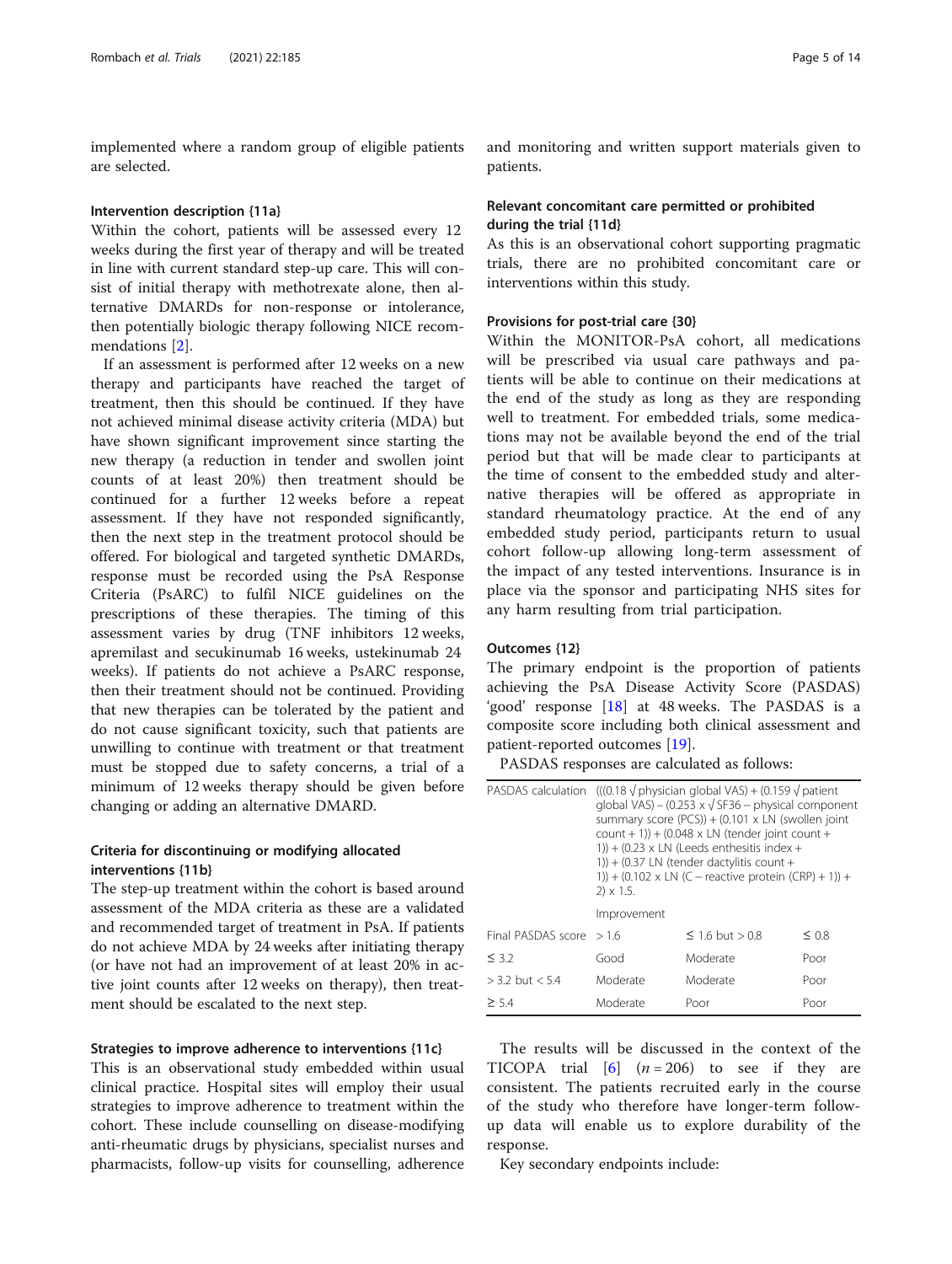- Time from baseline to first achieving MDA [[20](#page-13-0)] and PASDAS good response [\[18](#page-13-0)]
- Proportion achieving PASDAS good response [[18](#page-13-0)] at 24 weeks
- Proportion achieving PASDAS moderate response [[18](#page-13-0)] at 24/48 weeks
- Healthcare costs and quality adjusted life years (QALYs) (see below)

Exploratory outcomes (not available in TICOPA dataset) will include:

- Change in PsA Impact of Disease (PsAID) score [[21](#page-13-0)] from baseline to 48 weeks
- Proportion achieving PsAID participant acceptable symptom state  $(≤ 4)$  [\[21\]](#page-13-0) at 48 weeks
- Change in work productivity (WPAI-SHP) [[22](#page-13-0)] (absenteeism, presenteeism and productivity loss) at 24 and 48 weeks
- Side effects reported at each time point, combined with the Treatment Satisfaction Questionnaire for Medication (TSQM)
- Outcomes at time points later than 48 weeks during the longer-term follow-up of the cohort.
- Explore immune response in patients with PsA and how this relates to clinical effectiveness with standard therapies

All outcomes are collected via electronic case report forms (eCRFs). Patient-reported outcomes are inputted directly by the participants using a tablet computer, with a paper version available in case completion on the tablet computer is not possible. A full list of outcome measures and their timings are provided in Table [1.](#page-6-0)

All adverse events will not be collected in this study as all the medications used are currently used in PsA and have well documented safety profiles. Only adverse events of special interest (either extra-articular manifestations of the disease or those likely to be related to the therapy used for PsA) occurring during the study will be collected at each study visit by patient questionnaire and physician report as below:

- Patient reported: nausea/vomiting; heartburn/ dyspepsia; diarrhoea; fatigue; hair loss; and injection site reactions
- Physician reported: infections; liver function test abnormalities; neutropenia/leucopenia; and uveitis.

Serious adverse events that, in the opinion of the CI, were 'related' (resulted from administration of any of the research procedures) and 'unexpected' in relation to those procedures will be reported.

### Participant timeline {13}

Participants are recruited at or after the time of diagnosis before they start on disease-modifying therapy. Study visits in the cohort will be at 0, 12, 24, 36 and 48 weeks, every 6 months in year 2 and yearly thereafter in line with routine practice to minimise burden and support retention of participants. In case of treatment escalation at a later time point, visits will be repeated at 12, 24 and 48 weeks.

Different embedded trials can be included within this approach either investigating initial treatment (with participants randomised at the MONITOR-PsA baseline visit) or at another specific treatment point in the follow-up period, for example failure of a particular therapy when subsequent treatment is investigated. Study visits for embedded trials will be aligned with those for the cohort wherever possible.

### Sample size {14}

We aim to recruit a minimum of 500 participants to the cohort, which may be extended if additional trials are funded. No formal sample size calculations were performed for the cohort. We estimate that around 200 participants will receive the standard treatment within the cohort, which will allow for robust estimation of the primary outcome, i.e. robust confidence intervals around the proportion of participants receiving a PASDAS good response at 48 weeks, to be compared to the outcomes observed in the TICOPA trial [[6\]](#page-13-0).

### Recruitment {15}

All patients newly diagnosed with psoriatic arthritis are invited to join the cohort. The PIs at each site lead on either psoriatic arthritis or early inflammatory arthritis clinics allowing easy identification of the majority of newly diagnosed patients. Initially, the study was established with three sites, but this has been expanded to improve recruitment rates with the addition of further UK sites. To date, the majority of patients have consented to join the study when invited with only a small number of people declining most commonly because of concerns about the duration of appointments with additional questionnaires.

### Assignment of interventions: allocation Sequence generation {16a}

All patients entering into the MONITOR-PsA cohort are registered using a centralised service run by the Oxford Clinical Trials Research Unit (OCTRU). There is no randomisation to different interventions as part of the MONITOR-PsA cohort. Randomisation for any embedded trials is undertaken via the same centralised service (RRAMP) producing computer-generated randomised allocations using a minimisation approach including a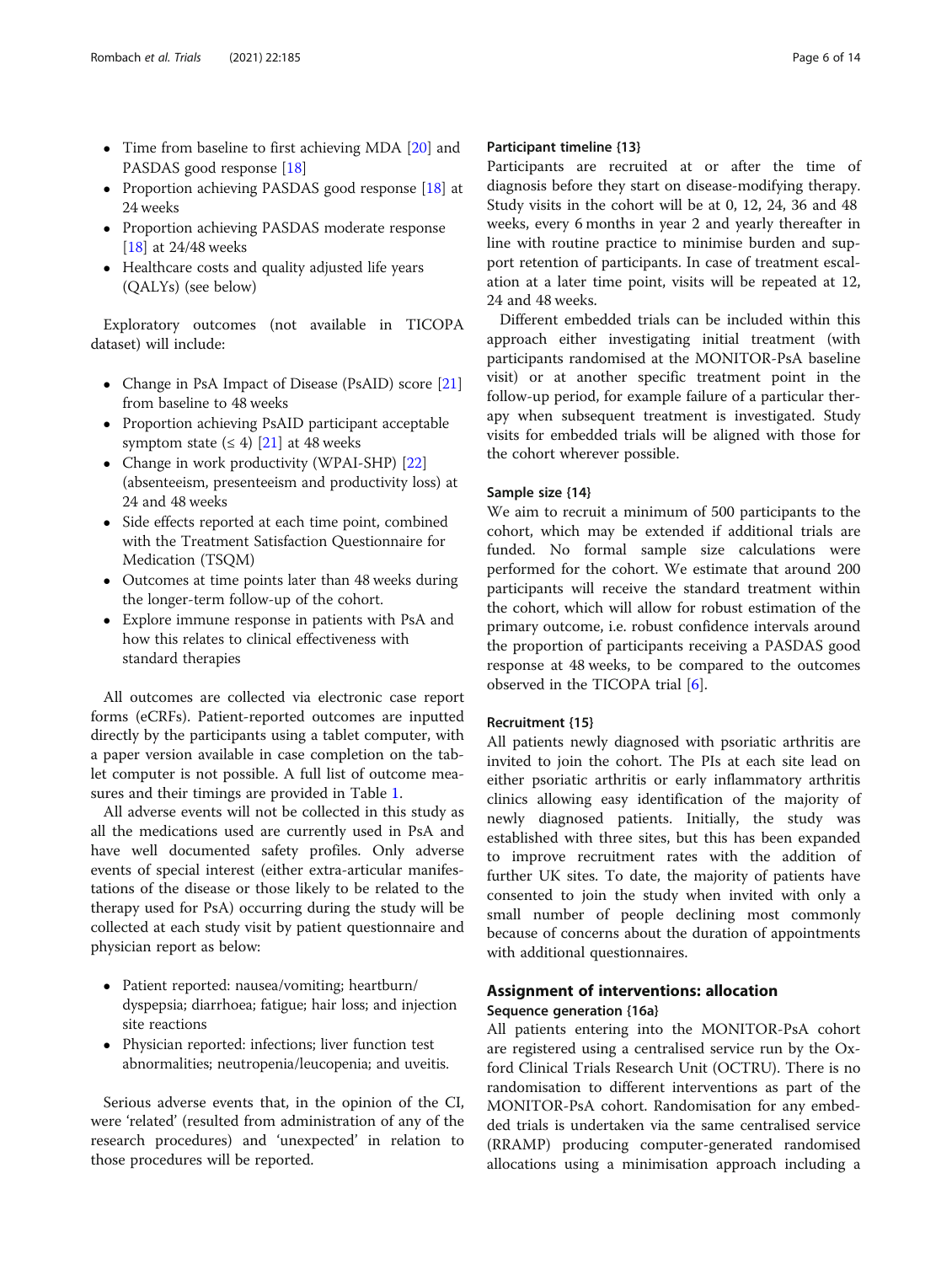| <b>Procedures</b>                                                               | <b>Visits</b>             |          |          |   |          |          |          |                                                                              |
|---------------------------------------------------------------------------------|---------------------------|----------|----------|---|----------|----------|----------|------------------------------------------------------------------------------|
|                                                                                 | <b>Baseline</b><br>cohort |          |          |   |          |          |          | Week 12 Week 24 Week 36 Week 48 Week 72 Week 96 Annually (after<br>96 weeks) |
|                                                                                 | Week 0                    |          |          |   |          |          |          |                                                                              |
| Informed consent                                                                | $\times$                  |          |          |   |          |          |          |                                                                              |
| Demographics                                                                    | X                         |          |          |   |          |          |          |                                                                              |
| Medical history                                                                 | X                         | $\times$ | Χ        | Χ | Χ        | X        | X        | Χ                                                                            |
| Medications                                                                     | $\times$                  | X        | X        | Χ | Χ        | X        | X        | $\times$                                                                     |
| Physical examination                                                            | X                         | X        | X        | X | Χ        | X        | X        | $\times$                                                                     |
| Routine blood tests (FBC, U&Es, LFTs, CRP and eGFR)                             | $\times$                  | X        | X        | Χ | Χ        | X        | X        | Χ                                                                            |
| Immunology (RF, ACPA, ANA)                                                      | $\times$                  |          |          |   |          |          |          |                                                                              |
| Radiographs of hands/feet/spine                                                 | X                         |          |          |   | Χ        |          | Χ        | X                                                                            |
| Eligibility assessment                                                          | X                         |          |          |   |          |          |          |                                                                              |
| Adherence                                                                       |                           | Χ        | X        | X | Χ        | X        | X        | Χ                                                                            |
| 68/66 Joint count                                                               | $\times$                  | Χ        | X        | Χ | Χ        | X        | Χ        | X                                                                            |
| Leeds and SPARCC enthesitis index                                               | X                         | X        | X        | X | Χ        | $\times$ | X        | X                                                                            |
| Dactylitis count                                                                | $\times$                  | X        | X        | Χ | Χ        | $\times$ | X        | X                                                                            |
| Psoriasis assessment (PASI and BSA)                                             | X                         | X        | X        | X | X        | X        | X        | X                                                                            |
| Physician VAS                                                                   | X                         | Χ        | X        | Χ | Χ        | Χ        | X        | X                                                                            |
| Metrology with BASMI (if axial involvement)                                     | X                         |          |          |   | X        |          | X        | $\times$                                                                     |
| Patient questionnaires (VAS, HAQ, SF36, PsAID, WPAI, X<br><b>BASDAI, BASFI)</b> |                           | Χ        | Χ        | Χ | Χ        | X        | X        | Χ                                                                            |
| TSQM questionnaire                                                              |                           | X        | $\times$ | X | $\times$ | X        | $\times$ | $\times$                                                                     |
| EQ-5D-5L questionnaire                                                          | X                         |          | X        |   | Χ        | X        | X        | X                                                                            |
| Healthcare utilisation data                                                     |                           |          | X        |   | Χ        | X        | X        | X                                                                            |
| Adverse event assessments                                                       | Χ                         | Χ        | X        | Χ | Χ        | X        | Χ        | Χ                                                                            |

#### <span id="page-6-0"></span>Table 1 Outcome measures in the MONITOR-PsA cohort study

random element, which will ensure balanced allocations across the treatment groups.

### Concealment mechanism {16b}

No randomisations are performed as part of the MONITOR-PsA cohort; as such no allocation concealment applies to this study. Embedded trials will randomise participants to their intervention with appropriate allocation concealment. Details of these will be reported in the protocols for the relevant trials.

#### Implementation {16c}

Participants will be registered in the MONITOR-PsA cohort using the central service (RRAMP) run by OCTRU. If patients have consented in the MONITOR-PsA consent form to be contacted about and randomised into embedded studies, then they will be evaluated for inclusion in any active trials at the appropriate treatment time point. This is aided by a reminder within the cohort database which identifies potentially eligible participants and highlights this to the clinical team. Due to the TWiCs design, randomisation occurs before all eligibility criteria for embedded trials can be confirmed. This is because participants randomised to standard care will not undergo further consent procedures and it allows some trial specific procedures to be limited to the relevant study arms (for example, screening for HIV and hepatitis prior to the use of biologics). To allow this early randomisation, with subsequent confirmation of eligibility, we have implemented a two-stage randomisation process outlined in Fig. [1.](#page-7-0)

If a participant is believed to be eligible for one of the embedded trials, then the process of initial or first stage randomisation will be performed by the study team using the RRAMP system. Initial assessment of inclusion/exclusion criteria that do not require blood tests or other invasive assessments is performed by the study team. If a patient appears to be eligible, they are randomised and allocated to a treatment group. Patients randomised to standard care do not receive any additional information about the embedded study and are given treatment as usual within the cohort. Participants randomised to an intervention are then given a specific patient information leaflet for the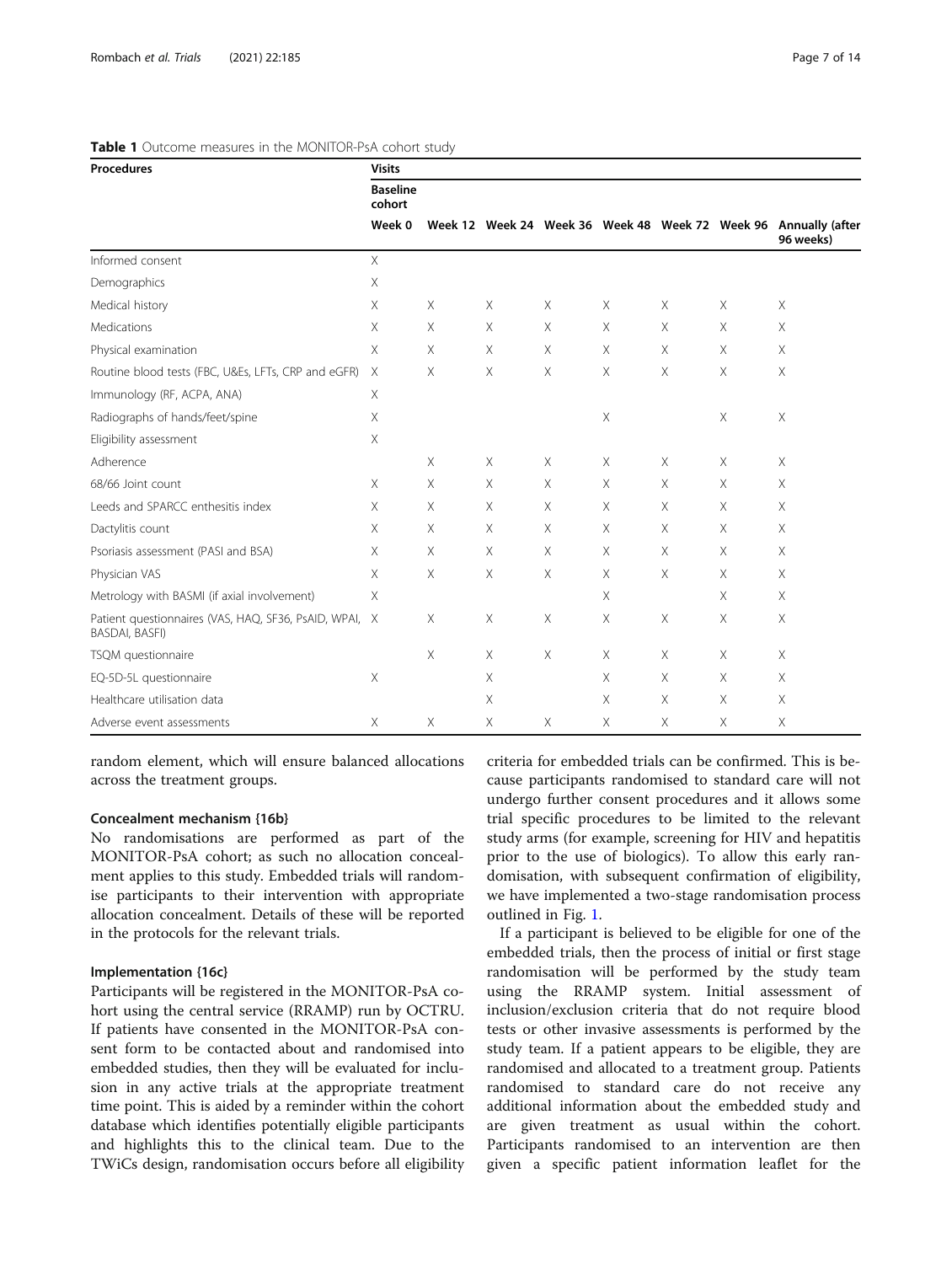<span id="page-7-0"></span>

intervention they have been randomised to and invited to join the study. If they decline, they are treated as usual via the cohort. If they consent, further investigations are performed as necessary for that treatment arm and then a second stage randomisation is completed allowing assessment of all inclusion and exclusion criteria.

### Assignment of interventions: blinding Who will be blinded {17a}

Within the cohort, all participants receive open-label treatment via usual care pathways. Within embedded trials, treatment is usually open-label. To minimise bias and ensure fair assessment of outcome measures, a blinded assessor such as a study nurse performs the clinical assessments at each study visit. To ensure that blinding is maintained within the embedded trials, the assessments are performed within the database in three distinct sections, each with restricted with password controls. Firstly, the participant completes their questionnaires, then the assessor enters a password to access the clinical assessments, and finally the clinician enters a separate password to enter information about side effects, drug prescriptions and health utilisation data. The final screen summarises key outcomes including the MDA, PASDAS score, BASDAI and PsAID to support clinical decision making.

### Procedure for unblinding if needed {17b}

Not applicable, as participants and treating clinicians are not blinded to the intervention in this cohort study.

### Data collection and management

### Plans for assessment and collection of outcomes {18a}

The primary outcome, the PASDAS response, is a composite score including patient-reported outcomes, clinical assessments and a laboratory C-reactive protein (CRP) value. All data entry is done directly into the clinical database (OpenClinica) via tablet computers using the study number as an identifier. Patient-reported outcomes are also collected electronically wherever possible.

Clinical assessments of disease activity are performed by the blinded assessor who has undergone appropriate training in the assessments required including joint counts, enthesitis counts and Psoriasis Area and Severity Index (PASI) scores. The GRAPPA training modules for clinical assessments have been used to train new staff. As with the questionnaires, these are inputted directly into the study database via a tablet computer. All fields must be completed on each page of the electronic CRFs to minimise missing data and range checks are in place for all numeric fields to promote data quality. As blood tests are often not available until shortly after the appointment, these can be entered later into the study database, but an estimated PASDAS is calculated on the day of the appointment using the most recent CRP result.

The individual outcomes collected have been carefully chosen to cover all of the new 2016 Outcome Measures in Rheumatology (OMERACT) core and strongly recommended domains for PsA studies [[23\]](#page-13-0). All of these outcomes have been validated in PsA and PASDAS was chosen as the primary outcome as it encompasses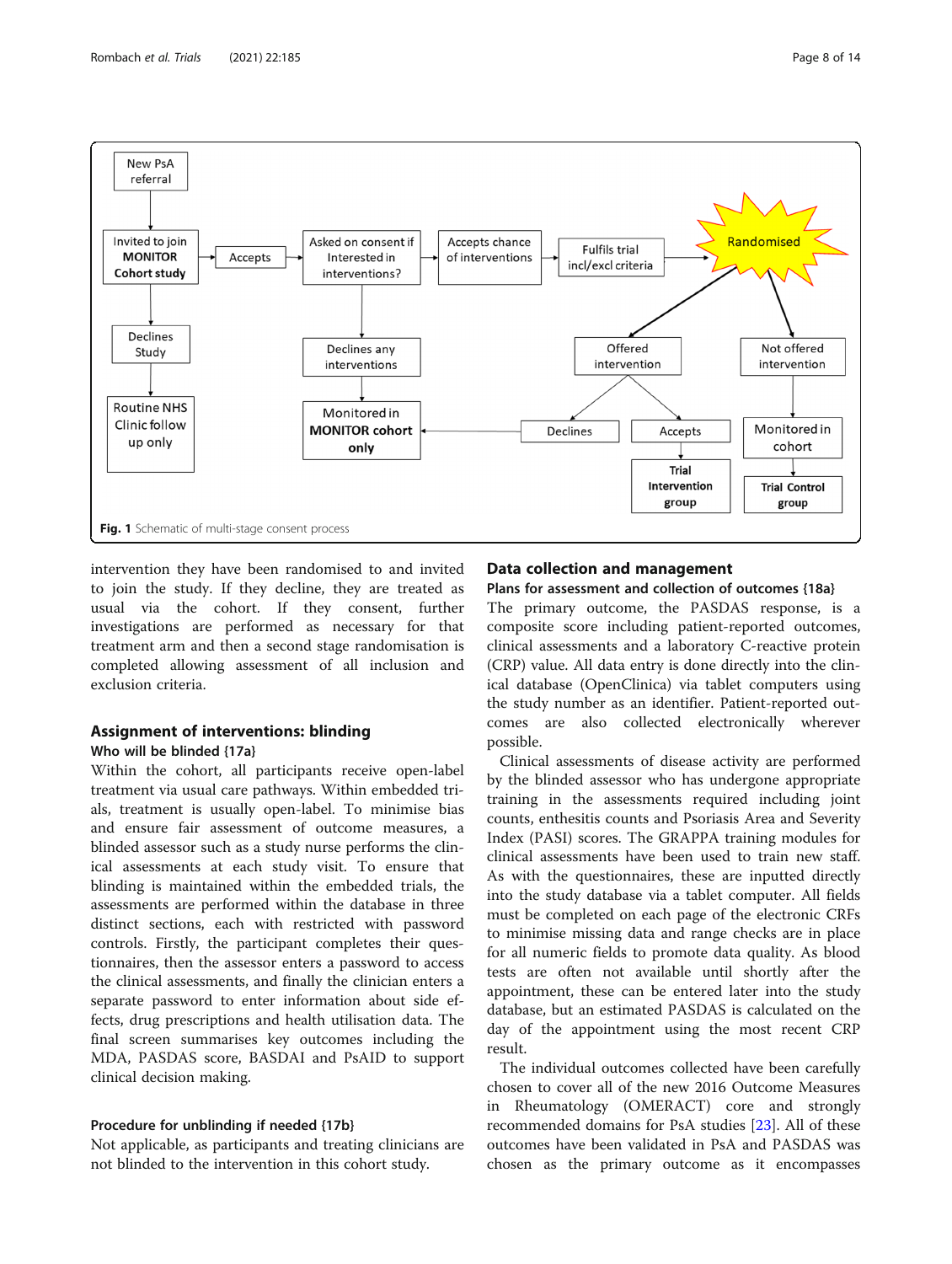multiple domains of PsA [\[24](#page-13-0)]. A good response level (reduction from baseline of  $\geq$  1.6 and final score of  $\leq$ 3.2) [[18\]](#page-13-0) has been chosen as this level of response is desirable for physicians and patients [\[18](#page-13-0)]. This is different to the TICOPA primary outcome but data are available for comparison [\[6,](#page-13-0) [25\]](#page-13-0).

### Plans to promote participant retention and complete follow-up {18b}

Study visits in the cohort are deliberately aligned to usual clinical care. Given that most DMARD therapies can take up to 12 weeks to work, assessment in early arthritis is often at approximately 3-month intervals. Once patients are stable, appointments are generally gradually spaced out to minimise disruption to patients' lives. Therefore, follow-up will be every 12 weeks in year one, every 6 months in year 2 and annually thereafter. If participants change therapy later in the course of their disease, additional study visits will be performed at weeks 12, 24 and 48 after any treatment change. This will allow development of embedded trials testing alternative treatment strategies in more established disease.

Following the development of the COVID-19 pandemic in 2020, some remote follow-up had to take place to ensure ongoing safety on treatment and subsequently this was permitted (particularly at week 36) under a specific COVID-19-related amendment. The primary endpoint of the study requires physical assessments by a clinician but during lockdown, limited information was collected via remote follow-up when physician visits were not possible.

As the cohort itself is non-interventional, participants who withdraw will withdraw completely, including withdrawal from follow-up. If they consent, their data up to the point of withdrawal will be retained and utilised in any analysis. Participants in embedded trials will be able to withdraw from the intervention protocols but remain in the cohort for follow-up.

#### Data management {19}

All information concerning the data management procedures of the MONITOR-PsA cohort and embedded studies are included in study specific data management plans. Access to the study database is limited to authorised personnel using individual log-ins. The study database is stored on secure University of Oxford servers with appropriate backup. In some other study sites, data are collected using their local secure databases supporting existing database projects, before being transferred securely to Oxford for amalgamation.

To ensure high-quality data, databases also include multiple data validations, including checks for plausible ranges, and valid date ranges. Additional data checks are routinely performed by the study statistician. The calculation of composite scores will be verified before any analysis.

#### Confidentiality {27}

All data will be processed in compliance with applicable data protection legislation, and all documents will be stored safely in confidential conditions. On all studyspecific documents, other than the signed ICF and patient contact details, the participant will be referred to by the study participant number/code, not by name. Identifiable contact information will be stored separately from study data and held at the local research site and by the central coordinating team. For central monitoring purposes, completed consent forms will be reviewed by the coordinating trials unit, but these will be transferred via secure data transfer to ensure personal details are secure at all times.

### Plans for collection, laboratory evaluation and storage of biological specimens for genetic or molecular analysis in this trial/future use {33}

Routine safety and efficacy blood tests will be performed for all patients receiving disease-modifying therapy as done in standard NHS care, with samples handled according to local practice. The results of the routine NHS blood tests will be recorded to monitor safety of the treatment, disease activity and for the study, to calculate composite measures of efficacy. Participants consenting to additional biological sampling will be asked to provide up to 120 ml of blood at each study visit. This would be taken at the same time as laboratory blood tests performed in the clinic for safety and efficacy monitoring as part of standard care.

Participants may also be asked to give samples of urine and stool at these visits. Urine samples would be collected in clinic, participants will provide stool samples in their own home using containers provided during their clinic visit and these can be delivered to the sites at a visit or sent in the post. In some circumstances, participants will also be asked to consent to the collection of surplus samples of synovial fluid where available. Synovial fluid samples would only be taken at the time of arthrocentesis for diagnostic and therapeutic reasons. Up to 100 ml is usually aspirated from a large joint such as a knee, only 10mls of which is used for diagnostic culture and microscopy, the remainder being surplus to clinical requirements. If synovial membrane were removed during diagnostic or therapeutic arthroscopy, a small amount (less than 50%) would be studied, once samples had been sent for histology. This material would otherwise be discarded as surplus to clinical requirements.

Serum and synovial fluid will be frozen for analysis of constituents including proteins by enzyme-linked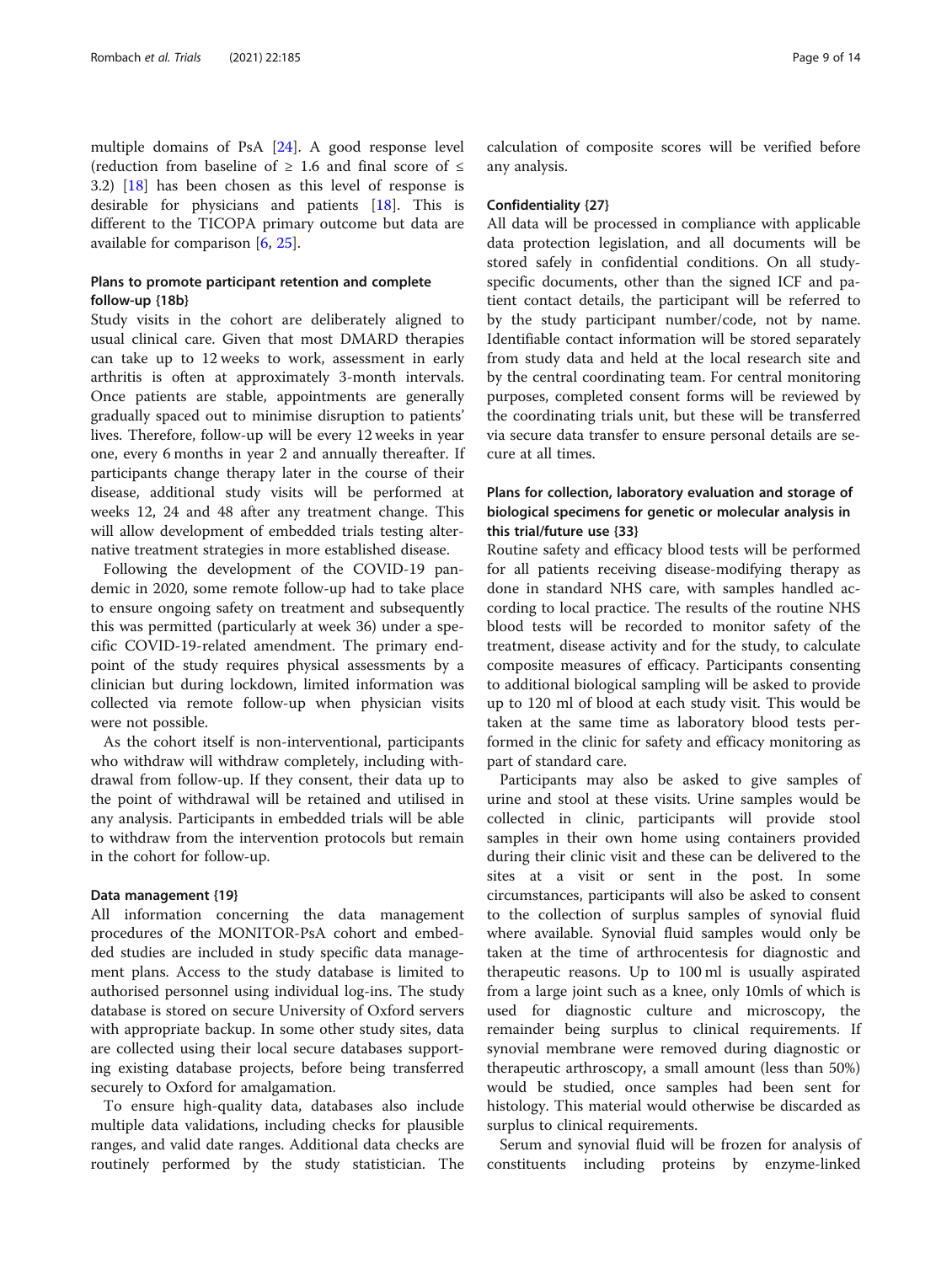immunosorbent assay (ELISA), electrophoresis, mass spectrometry and other biochemical assays. Mononuclear cells will be obtained by density gradient centrifugation separation from blood and synovial fluid. Immunophenotyping by flow cytometry will be carried out at baseline and in-vitro assays will be performed. The remainder of cells will be frozen for batched experiments. DNA and RNA will be extracted for typing of molecules of immunological importance including human leukocyte antigen typing and transcriptomic analysis. Stool and/or urine samples will be studied for biomarkers including genetic and metabolomics analysis of microorganisms potentially influencing the immune system.

In the future, participants may be invited to participate in subsequent ethically approved embedded clinical trials based on phenotyping or genetic data obtained through the biological sampling. These data will be held in a pseudonymised form and used to assess eligibility for future studies where a participant has consented to this. The link to participant's identifiable information and contact details will be held by the study team and used only where a participant has consented to be contacted about future research. Any future contact would come from this research team and would make clear participants are under no obligation to participate in any such study. Samples will be stored frozen in secure research facilities for the duration of the study. Samples will only be identifiable by the participant's study code.

#### Statistical methods

### Statistical methods for primary and secondary outcomes {20a}

Analysis will be undertaken within OCTRU, supervised by the statistician for the study and will be performed after approximately 200 participants receiving the standard treatment have been followed up for 48 weeks. All analyses will focus on the participants not included in any of the interventional arms of the embedded trials.

The primary endpoint is the proportion of patients achieving the PASDAS 'good' response at 48 weeks, as defined in {12}. The primary analysis will report the outcomes together with 95% confidence intervals. The estimates for the participants receiving the standard treatment (pragmatic 'step-up' 'treat to target' treatment) in MONITOR-PsA will be compared informally to the outcomes for the relevant trial arms of the TICOPA trial (i.e. no formal statistical tests will be performed).

Secondary endpoints of the MONITOR-PsA cohort study will be presented descriptively for each follow-up time point, including means with 95% confidence intervals and/or medians with interquartile ranges and ranges

for continuous variables, proportions and corresponding 95% confidence intervals for binary outcomes.

Analyses of the participants recruited to the embedded trials will be outlined in the separate protocols and statistical analysis plans, and any deviations from the plans will be justified and reported in the final report and publications.

#### Interim analyses {21b}

No formal interim analyses are planned for the MONITOR-PsA cohort ahead of the primary analysis. The Data Safety and Monitoring Committee may see interim descriptive summaries of accumulating data in confidence.

Additional analyses of the longer-term follow-up are planned to take place after the primary analysis of this cohort. Subsets of the cohort including participants enrolled in the embedded trials may also be analysed throughout the duration of the cohort.

### Methods for additional analyses (e.g. subgroup analyses) {20b}

Supplementary analyses will be undertaken to explore the many baseline prognostic factors in order to examine which patients most benefit from this treatment and whether important subgroups can be defined. These analyses will be exploratory and utilise descriptive summaries and logistic regression models.

### Methods in analysis to handle protocol non-adherence and any statistical methods to handle missing data {20c}

Missing data will be minimised by careful study conduct and data management. Missing data will be described with reasons given where available; the number and percentage of individuals in the missing category will be presented.

The nature and mechanism for missing variables and outcomes will be investigated, and if appropriate multiple imputation will be used. Sensitivity analyses will be undertaken assessing the underlying missing data assumptions, if appropriate.

### Economic analysis

An economic evaluation, in the form of a costeffectiveness analysis, is not planned as part of the MONITOR PsA study. Instead, the analysis will be presented in a descriptive and informative way so as to establish comparisons in costs and QALYs estimates with the predecessor of MONITOR, the TICOPA trial.

Data will be collected on the health resources used by participants during the study period. At 24, 48 and 96 weeks post-randomisation participants and health professionals will be asked to complete economic questionnaires in relation to hospital admission, medication,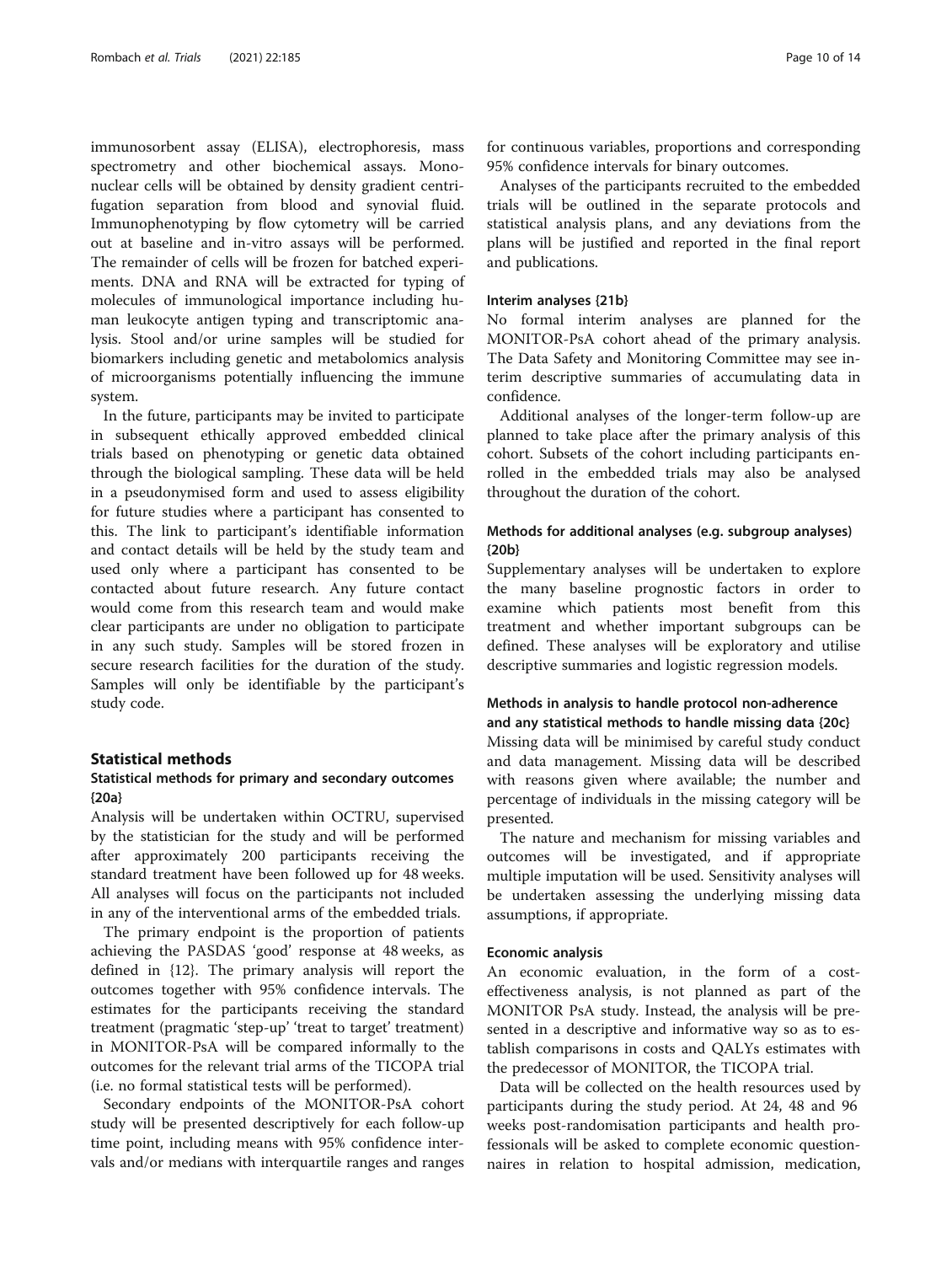outpatient visits and community health care. Unit cost data will be obtained from national databases such as the BNF [[26\]](#page-13-0) and PSSRU costs of health and social care [\[27](#page-13-0)].

Health Related Quality of life will be estimated using the EuroQol EQ-5D 5 L for self-completion at baseline, 24, 48 and 96 weeks post-randomisation. As per the NICE position statement, the responses to the EQ-5D-5L will be converted into multi-attribute utility scores using the approved 'cross-walk' to the 3 L instrument using the mapping function developed by van Hout et al. [[28\]](#page-13-0) and the converted responses will be valued using the established time trade-off utility algorithm for the UK [[29\]](#page-13-0). QALYs will be calculated as the area under the utility curve of utility scores from baseline, 24, 48 and 96 weeks, data using the trapezoidal rule [[30](#page-13-0)].

The economic analysis will be conducted from a UK NHS and Personal Social Services perspective (PSS) using the cohort data.

### Plans to give access to the full protocol, participant leveldata and statistical code {31c}

The full study protocol can be accessed by contacting the trial team at [MonitorPsA@ndorms.ox.ac.uk](http://ndorms.ox.ac.uk). Anonymised participants level data and statistical codes used for the analysis are available on request and subject to data sharing agreements. Data sharing may only be possible after relevant embedded trials have been published.

### Oversight and monitoring

### Composition of the coordinating centre and trial steering committee {5d}

This study will be conducted as part of the portfolio of trials in the registered UKCRC Oxford Clinical Trials Research Unit (OCTRU) at the University of Oxford. It will follow their Standard Operating Procedures ensuring compliance with the principles of Good Clinical Practice and the Declaration of Helsinki and any applicable regulatory requirements. The day-to-day management of the study will be the responsibility of the Clinical Trials Coordinator. This will be overseen by the Study Management Group, who will meet monthly to assess progress, as well as by OCTRU senior staff. It will be the responsibility of the Clinical Trials Coordinator and CI to undertake training of the research staff at each of the study centres. The study statistician and health economist will be closely involved in setting up data capture systems, design of databases and clinical reporting forms. A Trial Steering Committee (TSC) and an Independent Data & Safety Monitoring Committee (DSMC) have been established to cover this cohort study and any embedded trials which includes patient research partners.

The TSC, which includes independent members, provides overall supervision of the study on behalf of the funder. Its terms of reference have been agreed with the funder and drawn up in a TSC charter which will outline its roles and responsibilities. Meetings of the TSC will take place at least once a year during the recruitment period.

An outline of the remit of the TSC is to:

- Monitor and supervise the progress of the study towards its interim and overall objectives,
- Review at regular intervals relevant information from other sources,
- Consider the recommendations of the DSMC,
- Inform the funding body on the progress of the study.

### Composition of the data monitoring committee, its role and reporting structure {21a}

The DSMC is a group of independent experts external to the study who assess the progress, conduct, participant safety and, if required critical endpoints of a clinical trial. The DSMC has agreed and adopted an appropriate charter that defines its terms of reference and operation in relation to oversight of the study. They will not be asked to perform any formal interim analyses of effectiveness. They will, however, review accruing data, summaries of the data presented by treatment group, and will assess the screening algorithm against the eligibility criteria. They will also consider emerging evidence from other related research and review related SAEs that have been reported. They may advise the chair of the Trial Steering Committee at any time if, in their view, the study (or embedded trial) should be stopped for ethical reasons, including concerns about participant safety. DSMC meetings will be held at least annually during the recruitment phase of the study. Full details including names will be included in the DSMC charter. The TSC and DSMC for the study will also cover any embedded trials within the cohort to allow cohesive review of any safety issues.

### Adverse event reporting and harms {22}

As the cohort supports clinical trials of investigational medicinal products (IMPs), considerable thought has been given to safety reporting. Within the cohort, only serious adverse events (SAE) occurring to a participant where in the opinion of the CI the event was 'related' (resulted from administration of any of the research procedures) and 'unexpected' in relation to those procedures will be reported. However, for participants in the embedded trials, SAEs will be reported according to the individual trial protocols.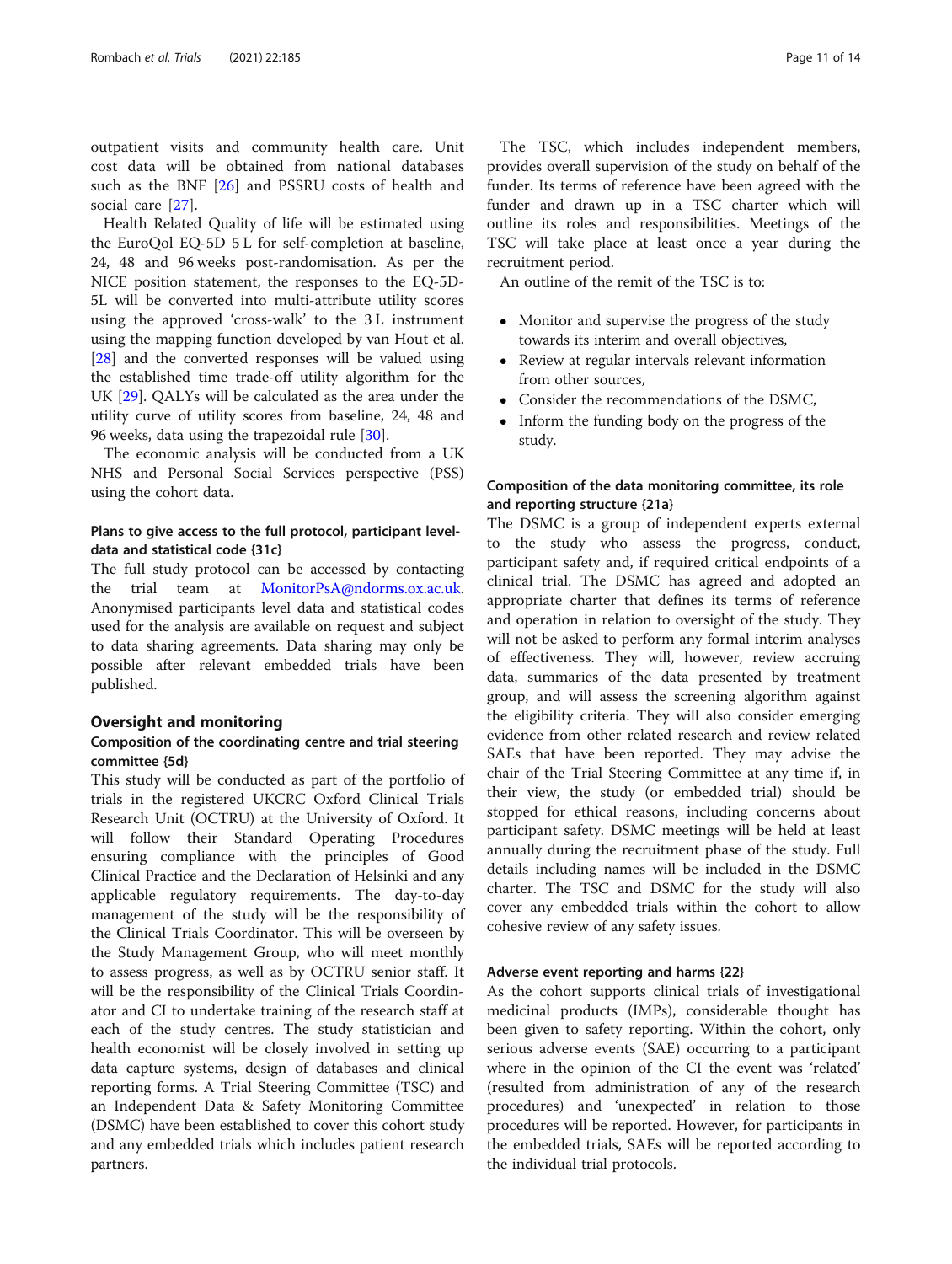All non-serious adverse events will not be collected in the cohort or current trials as all the IMPs are licenced, currently used in PsA and have well documented safety profiles. Only adverse events of special interest (either extra-articular manifestations of the disease or those likely to be related to the therapy used for PsA) occurring during the study will be collected at each study visit by patient questionnaire and physician report.

The following information will be recorded: severity, assessment of relatedness to trial medication and action taken. The severity of events will be assessed on the following scale:  $1 = \text{mild}$ ,  $2 = \text{moderate}$ ,  $3 = \text{severe}$ . Follow-up information will be provided as necessary.

#### Frequency and plans for auditing trial conduct {23}

The study may be monitored, or audited in accordance with the current approved protocol, Good Clinical Practice (GCP), relevant regulations and standard operating procedures. A Monitoring Plan will be developed according to OCTRU's standard operating procedures (SOPs) which involves a risk assessment. The monitoring activities are based on the outcome of the risk assessment and may involve central monitoring and on-site monitoring.

The study coordinator will be responsible for ensuring adherence to the trial protocols at the trial sites. Quality assurance checks will be undertaken by OCTRU to ensure integrity of study entry procedures and data collection. OCTRU has a quality assurance team who will audit this study by conducting (at least once in the lifetime of the study, more if deemed necessary) review of the Trial Master File (TMF). Furthermore, the processes of consenting, registration, provision of information and provision of treatment will be monitored. Written reports will be produced for the TSC, informing them if any corrective action is required.

### Plans for communicating important protocol amendments to relevant parties (e.g. trial participants, ethical committees) {25}

Any significant amendments to the protocol will be reviewed by the sponsor and the approving ethics committee prior to any implementation. If any new safety data becomes available, or there is a significant change to the study design that would impact on patients, then participants would be given an updated patient information leaflet and where appropriate asked to reconsent.

### Dissemination plans {31a}

Trial results will be disseminated via scientific publications and conference presentations. Results will also be posted via the ClinicalTrials.gov website. With assistance from the patient research partners, a lay summary of the results will be developed for dissemination to patients and the public. The Investigators and research study team will be involved in reviewing drafts of the manuscripts, abstracts, press releases and any other publications arising from the study. Authorship will be determined in accordance with the ICMJE guidelines and other contributors will be acknowledged. Authors will acknowledge that the study was funded by the NIHR.

### **Discussion**

The TICOPA trial has proven the benefits of a treat-totarget approach but translation into clinical practice is required to ensure that clinical care is optimised. The lack of a feasible cost-effective model for this treat to target approach has been an issue in widespread adoption of the approach. The MONITOR-PsA cohort will provide real world evidence of the effectiveness of a feasible treat to target model with 3 monthly regular review.

All international treatment recommendations have supported the treat to target concept but have concluded that there is a lack of evidence to support specific therapeutic choices in PsA. Within TICOPA all of the patients were treated according to the same step up protocol using DMARDs and then biologics. Given the heterogeneous nature of the disease, it seems likely that this approach could be optimised by personalising therapeutic choices to the individual within the T2T approach. When designing the study, the aim was to provide a platform for testing of different forms of personalised medicine in future studies including those based on disease severity, a domain-based approach or a focus on prognosis. For this reason the TWiCs study design was adopted.

Since the first publication on the cohort multiple RCT or TWiCs trial in 2015, it has been adopted for a number of studies in the last few years. However it remains a relatively new study design. When developing the study initially, we considered whether it would be more appropriate to have one single unified protocol covering the cohort and any embedded trials. The sponsor's office at the University of Oxford had no prior experience of the TWiCS design but suggested using a template allowing nested sub-studies. This would have been efficient as outcomes and time points have to be identical between the cohort and any trials. It would also allow any amendments to be implemented within one protocol. However, embedding trials as sub-studies of the main cohort protocol would have meant that the trials would never officially close given the single EudraCT registration that would be provided under European regulations. Nearly all previous TWiCs studies have evaluated other therapies such as physiotherapy and radiotherapy rather than including interventional drug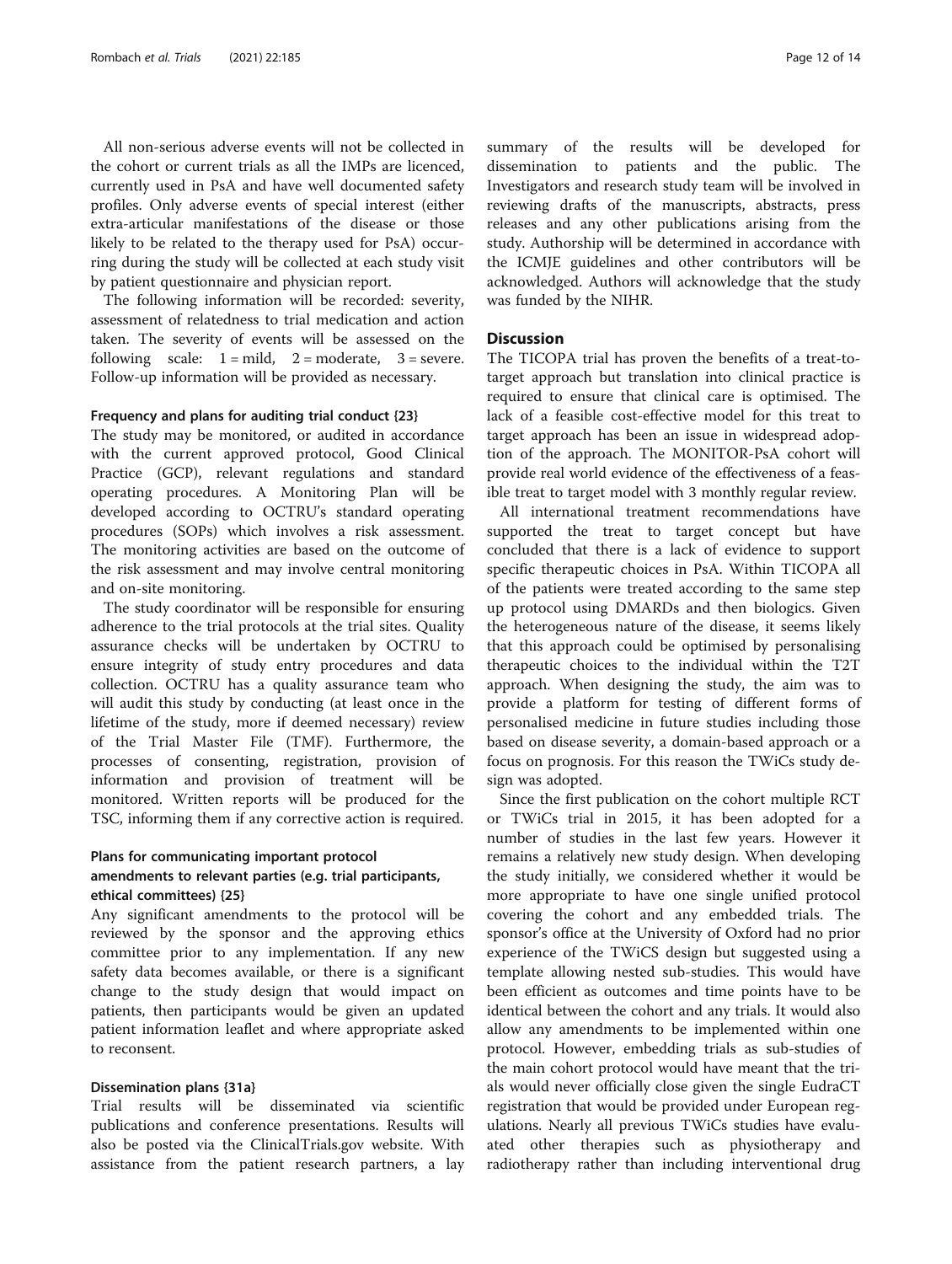trials. Particularly with a drug trial, this would have caused issues in the future as the trials cannot officially be closed. For this reason, we chose to have separate protocols for the cohort and the embedded studies, allowing any embedded trials to be added and related to the cohort, but then closed when they are complete. The downside to this is that any change to the study design necessitates amendments to multiple protocols with multiple sponsor and ethics committees reviews with associated additional workload, delays and costs.

The inclusion of controlled trials of investigational medicinal products presents specific challenges as approval is required from the Medicines Health and Regulatory Authority (MHRA) in the UK and they must ensure that good clinical practice is followed. To our knowledge, only one pilot TWiCs drug trial has been established testing treatments for mesothelioma [\[16](#page-13-0)]. The particular concern in this case is that participants are randomised to different treatment arms of a drug trial without any further consent after the cohort consent [[31](#page-13-0)]. For that reason, input was sought from a specialist at the MHRA despite the fact that the cohort itself is noninterventional. The key is to ensure that the consent form of this observational study would also satisfy requirements for subsequent drug trials. Advice from the MHRA on wording was invaluable in this regard.

The consent process required for this design also mandated changes to the usual randomisation procedures. Randomisation must be performed early in the process prior to additional consent from participants. At this time in the process, additional study specific procedures cannot be performed to confirm all inclusion/exclusion criteria until the randomisation arm is known. For this reason, the randomisation has been split into two stages. The first stage allows assessment of basic clinical inclusion criteria and allows randomisation to one of the study arms. Following a full baseline assessment, including trial consent and baseline blood tests, the study team must confirm the randomisation in a second stage to ensure that all inclusion/exclusion criteria are met before participants embark on study mandated treatment.

The use of a novel trial design in this cohort, has identified challenges and required the study team to actively engage stakeholders, such as the sponsor, the MHRA and support teams within the clinical trials unit with education, discussion and development of novel solutions. However, solutions have been identified to cover all of the key issues raised here and the cohort is now successfully established in multiple sites in the UK. We hope that in the long term, this cohort can supply important insights into the natural history of early PsA, whilst simultaneously supporting a number of embedded pragmatic trials providing an evidence base of optimal treatment approaches in routine clinical practice.

### Trial status

The study is open for inclusion under protocol version 6, 28 July 2020. Recruitment started in April 2018 and recruitment of the initial 500 patients will likely be completed in 2023.

#### Abbreviations

BASDAI: Bath ankylosing spondylitis disease activity index; BSR: British Society of Rheumatology; CASPAR: Classification of Psoriatic arthritis; CI: Chief investigator; cmRCT: Cohort multiple randomised controlled trial; CRF: Case report form; CRP: C-reactive protein; DMARD: Disease-modifying antirheumatic drug; DSMC: Data and safety monitoring committee; eCRF: Electronic case report form; EULAR: European Alliance of Associations for Rheumatology; GCP: Good clinical practice; GRAPPA: Group for Research and Assessment of Psoriasis and Psoriatic Arthritis; ICF: Informed consent form; ICMJE: International Committee of Medical Journal Editors; IL: Interleukin; IMPs: Investigational medicinal products; JAK: Janus kinase; MDA: Minimal disease activity; MHRA: Medicines Health and Regulatory Authority; MONITOR-PsA: Multicentre Observational Initiative in Treat to target Outcomes in Psoriatic Arthritis; NHS: National Health Service; NICE: National Institute of Health and Care Excellence; NIHR: National Institute of Health Research; OCTRU: Oxford Clinical Trials Research Unit; OMERACT: Outcome Measures in Rheumatology; PASDAS: Psoriatic arthritis disease activity score; PASI: Psoriasis area and severity index; PCS: Physical component score; PDE4: Phosphodiesterase 4; PI: Principal investigator; PIS: Patient information sheet; PsA: Psoriatic arthritis; PsAID: Psoriatic arthritis impact of disease; PsARC: Psoriatic arthritis response criteria; QALY: Quality adjusted life year; RA: Rheumatoid arthritis; RCT: Randomised controlled trial; RRAMP: Registration and randomisation and management of product; SAE: Serious adverse event; SOP: Standard operating procedure; SpA: Spondyloarthritis; T2T: Treat-to-target; TICOPA : Tight control of psoriatic arthritis; TMF: Trial master file; TNF: Tumour necrosis factor; TSC: Trial steering committee; TSQM: Treatment satisfaction questionnaire for medication; TWiCs: Trials within cohorts; VAS: Visual analogue scale; WPAI: Work productivity and activity impairment questionnaire

#### Acknowledgements

The MONITOR study team also acknowledge the support of Patrick Julier in IT development for the MONITOR study.

#### Authors' contributions {31b}

LC is the chief investigator; she conceived the study and led the grant proposal and protocol development. WT, DJ, YS, MW, AF, IR, SJD, LT and HA contributed to the study design and protocol development. IR is the lead statistician for the study and related trials. All authors read and approved the final manuscript.

#### Funding {4}

The study is funded as part of a National Institute for Health Research Clinician Scientist award awarded to LC (ref CS-2016-16-016) through the University of Oxford. DJ acknowledges the support of the Cambridge Arthritis Research Endeavour (CARE) at the Cambridge site. LT acknowledges the support of the Norman Collison Foundation. The research is supported by the National Institute for Health Research (NIHR) Oxford Biomedical Research Centre (BRC). The views expressed are those of the author(s) and not necessarily those of the NHS, the NIHR or the Department of Health. We acknowledge the support of the National Institute for Health Research Clinical Research Network (NIHR CRN). The funder has not had direct input into the design of the study or collection, analysis and interpretation of data. They have no role in the writing of the manuscript.

#### Availability of data and materials {29}

Access to the data for purposes of research other than this study, would be at the discretion of the CI and in accordance with the terms of the patient consent as per the patient information sheet and consent form. At this point in time, there is no prospective data sharing planned although data sharing may be possible with appropriate approvals and data may be transferred to a repository in accordance with the protocol and REC approval.